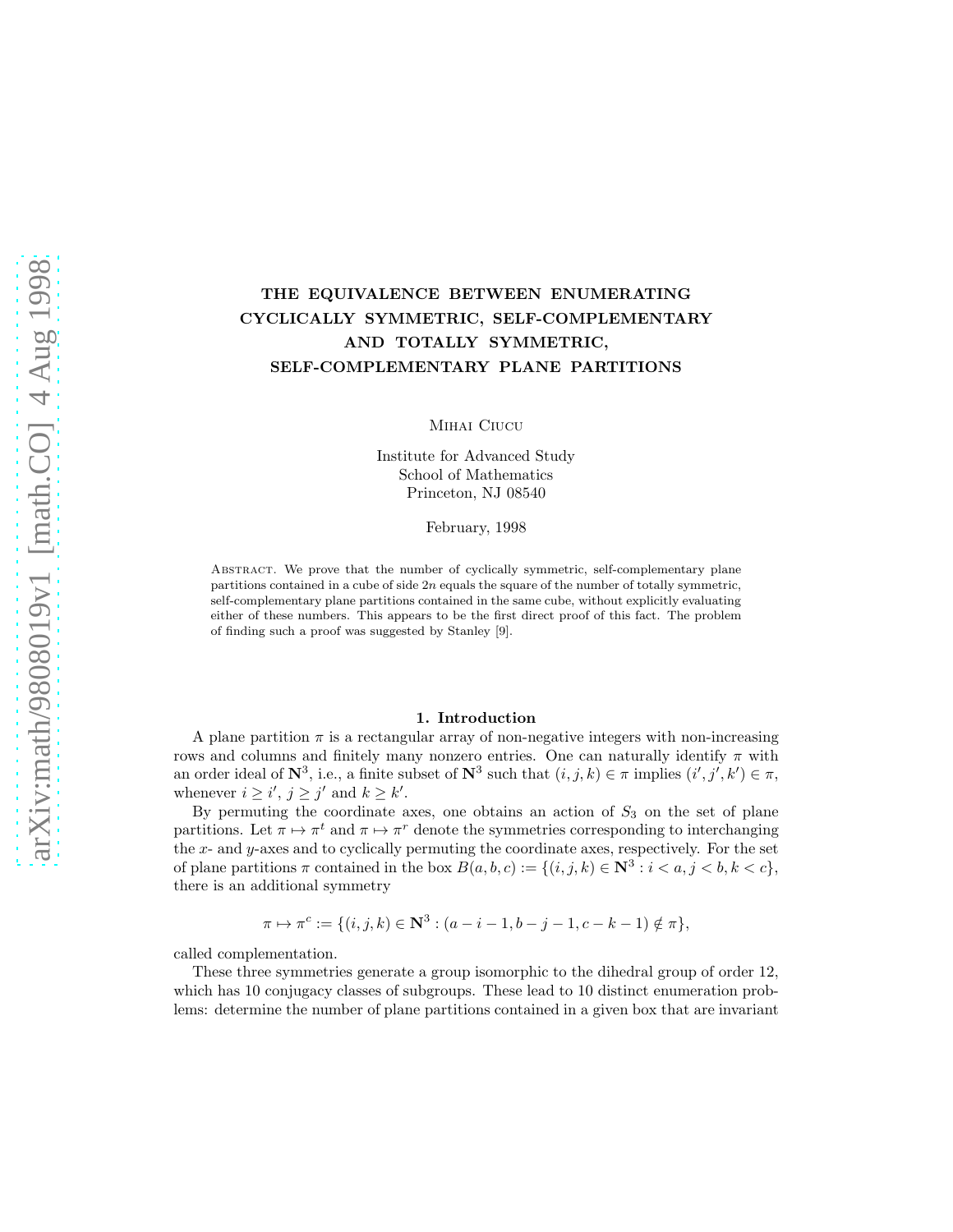under the action of one of these subgroups. The program of solving these problems was formulated by Stanley [9] and has been recently completed (see [1], [6] and [11]).

Even so, there are still many aspects of this group of enumeration questions that continue to attract a lot of attention. Although significant progress has been made in giving unified proofs of some of the cases (see for example  $[7],[12]$ ), there is still no good explanation as to why all cases are enumerated by simple product formulas.

One possible attempt to explain this is to prove simple relations between the numbers enumerating these classes, without explicitly evaluating them (see [3] for an illustration of this).

Two of the cases that turned out to be among the hardest to prove are those of cyclically symmetric, self-complementary plane partitions (i.e., plane partitions  $\pi$  with  $\pi^r = \pi^c = \pi$ ), first proved by Kuperberg [6], and totally symmetric, self-complementary plane partitions (i.e., plane partitions invariant under the full symmetry group of the box), first proved by Andrews [1]. It is easy to see that in order for plane partitions in either of these symmetry classes to exist, the box must be a cube of even side. Denote by  $CSSC(2n)$  and  $TSSC(2n)$ the number of plane partitions in the two classes, respectively, where  $2n$  is the side of the cubical box.

In this paper we prove that the former of these two numbers equals the square of the latter, without explicitly evaluating either of them. The problem of finding such a direct proof was suggested by Stanley [9]. One can view our result as providing new proofs for the two symmetry classes it relates.

## 2. Proof of the result

THEOREM 2.1.  $CSSC(2n) = TSSC(2n)^2$ .

Our proof employs the following preliminary result.

PROPOSITION 2.2. Let  $U(n)$  be the matrix

$$
U(n) = \left(\frac{1}{2}\binom{i+j}{2i-j} + \binom{i+j}{2i-j-1}\right)_{0 \le i,j \le n-1}.
$$
\n(2.1)

Then we have

$$
CSSC(2n) = 2n det U(n).
$$
\n(2.2)

Proof. Consider the tiling of the plane by unit equilateral triangles. Define a region to be the union of finitely many such unit triangles. Let  $H(a, b, c)$  be the hexagonal region having sides of lengths  $a, b, c, a, b, c$  (in cyclic order). Then it is well-known (see [4], [6] and [8]) that plane partitions fitting inside  $B(a, b, c)$  can be identified with tilings of  $H(a, b, c)$  by unit rhombi (also called *lozenge tilings*). Moreover, all symmetry classes of plane partitions get identified with classes of lozenge tilings invariant under certain symmetries of  $H(a, b, c)$ . In particular,  $CSSC(2n)$  turns out to be equal to the number of lozenge tilings of  $H_n := H(2n, 2n, 2n)$  that are invariant under rotation by 60 degrees (see  $[6]$ .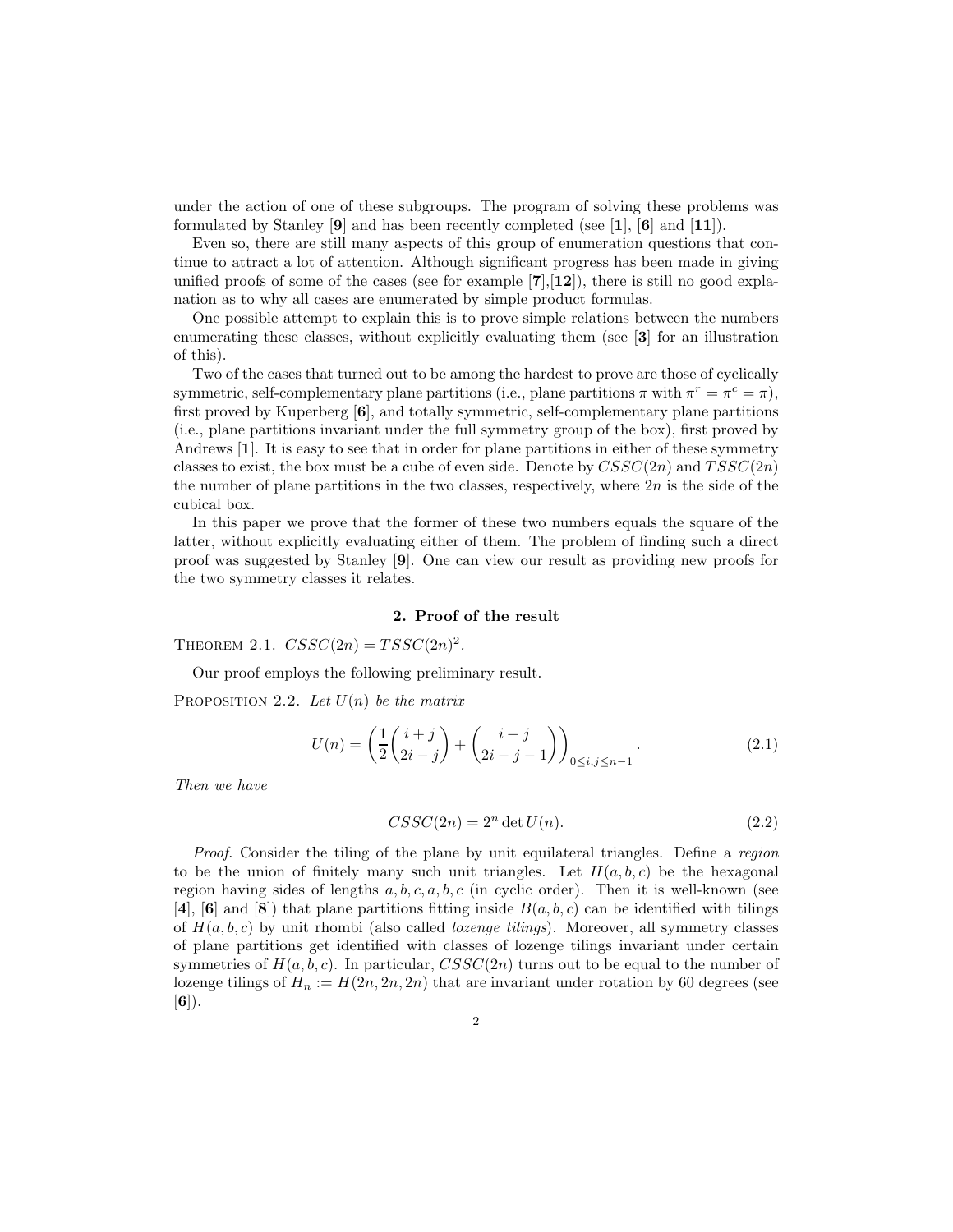

In turn, lozenge tilings of  $H_n$  can be identified with perfect matchings of the dual graph  $G_n$ , i.e., the graph whose vertices are the unit triangles contained in  $H_n$ , and whose edges connect precisely those unit triangles that share an edge (a perfect matching of a graph is a collection of vertex-disjoint edges collectively incident to all vertices of the graph; we usually refer to a perfect matching simply as a *matching*). We obtain that  $CSSC(2n)$ equals the number of matchings of  $G_n$  invariant under the rotation  $\rho$  by 60 degrees around the center of  $G_n$ .

Consider the action of the group generated by  $\rho$  on  $G_n$ , and let  $\tilde{G}_n$  be the orbit graph. It is easy to see that the 60 degree invariant matchings of  $G_n$  can be identified with the matchings of  $\tilde{G}_n$ .

As shown in Figure 2.1 (for  $n = 3$ ), the graph  $\tilde{G}_n$  can be embedded in the plane so that it admits a symmetry axis  $\ell$ . (Strictly speaking,  $\tilde{G}_n$  is the graph obtained from the one shown in Figure 2.1 by adding a loop to the vertex of degree one; however, since  $\tilde{G}_n$ contains no loop besides this and it has an even number of vertices, this loop is not part of any perfect matching, so it can be ignored).

It can be easily checked that the variant of the Factorization Theorem [3, Theorem 1.2] for matchings presented in [3, Proof of Theorem 7.1] can be applied to  $\tilde{G}_n$ . One obtains that the number of matchings of  $\tilde{G}_n$  equals  $2^n$  times the matching generating function of the subgraph  $K_n$  (illustrated in Figure 2.2, for  $n = 3$ ) obtained by deleting the 2n-1 edges immediately below  $\ell$ , and changing the weight of the n edges along  $\ell$  to  $1/2$  (the matching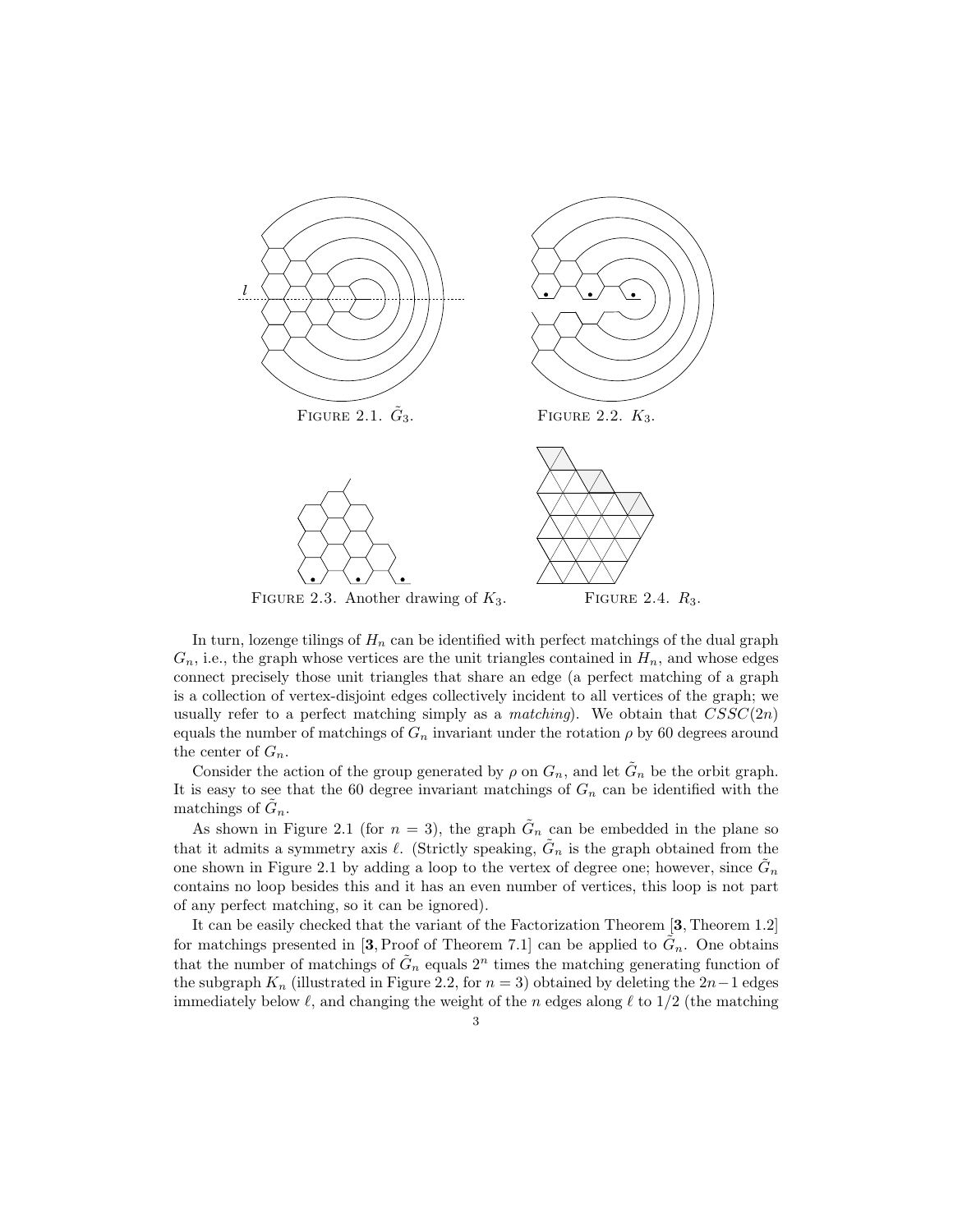

generating function of a graph is the sum of the weights of all its perfect matchings, where the weight of a matching is the product of weights of its edges).

The graph  $K_n$  can be clearly redrawn in the plane as shown in Figure 2.3. Using again the duality between matchings and lozenge tilings, the matchings of  $K_n$  can be identified with tilings of the dual region  $R_n$  shown (for  $n = 3$ ) in Figure 2.4 (indeed, the dual graph of  $R_n$  is the same as the image of  $K_n$  under counterclockwise rotation by 150 degrees). Consider the n tile positions in  $R_n$  along its northeastern boundary (they are indicated by a shading in Figure 2.4). In a tiling of  $R_n$ , weight each tile occupying one of these positions by 1/2, and all others by 1; let  $L^*(R_n)$  be the tiling generating function of  $R_n$ under this weighting. With this convention, the bijection between matchings of  $K_n$  and tilings of  $R_n$  is weight-preserving. Therefore, one obtains

$$
CSSC(2n) = 2nL*(Rn).
$$
\n(2.3)

Let  $\mathcal T$  be a tiling of  $R_n$  and consider the n unit segments facing northeast on the left boundary of  $R_n$  (these are outlined in thick solid lines in Figure 2.5). By "following" the lozenges of  $\mathcal T$  containing these segments, one obtains an *n*-tuple of non-intersecting paths of rhombi connecting our  $n$  unit segments to the  $n$  unit segments facing southwest on the right boundary of  $R_n$  (also shown in thick solid lines in Figure 2.5; the paths of rhombi are indicated by dashed lines). This in turn is readily identified with an  $n$ tuple  $\mathcal{P} = (P_0, \ldots, P_{n-1})$  of non-intersecting paths on the  $\mathbb{Z}^2$  lattice, where  $P_i$  runs from  $u_i = (i, 2n-2i)$  to  $v_i = (2i+1, 2n-i)$ , taking unit steps north and east, for  $i = 0, \ldots, n-1$ (see Figure 2.6). Moreover, it is not hard to see that  $P$  determines  $T$  uniquely.

Regard  $\mathbb{Z}^2$  as a directed graph, with the edges oriented from west to east and from south to north. Assign weight  $1/2$  to the horizontal edge whose right vertex is  $v_i$ , for  $i = 0, \ldots, n-1$ , and weight 1 to all other edges of  $\mathbb{Z}^2$  (the edges weighted by 1/2 are showed in dotted lines in Figure 2.6). Define the weight of a lattice path to be the product of the weights of its steps. The weight of a  $k$ -tuple of lattice paths is defined as the product of the weights of the individual paths. The generating function of a family of k-tuples of paths is the sum of weights of its members.

By our choice of weights on  $\mathbb{Z}^2$  and by the above-described bijection between tilings and non-intersecting lattice paths, it is clear that  $L^*(R_n)$  is the generating function of *n*-tuples of non-intersecting lattice paths  $\mathcal{P} = (P_0, \ldots, P_{n-1})$ , where  $P_i$  runs from  $u_i$  to  $v_i$  $(i = 0, \ldots, n - 1).$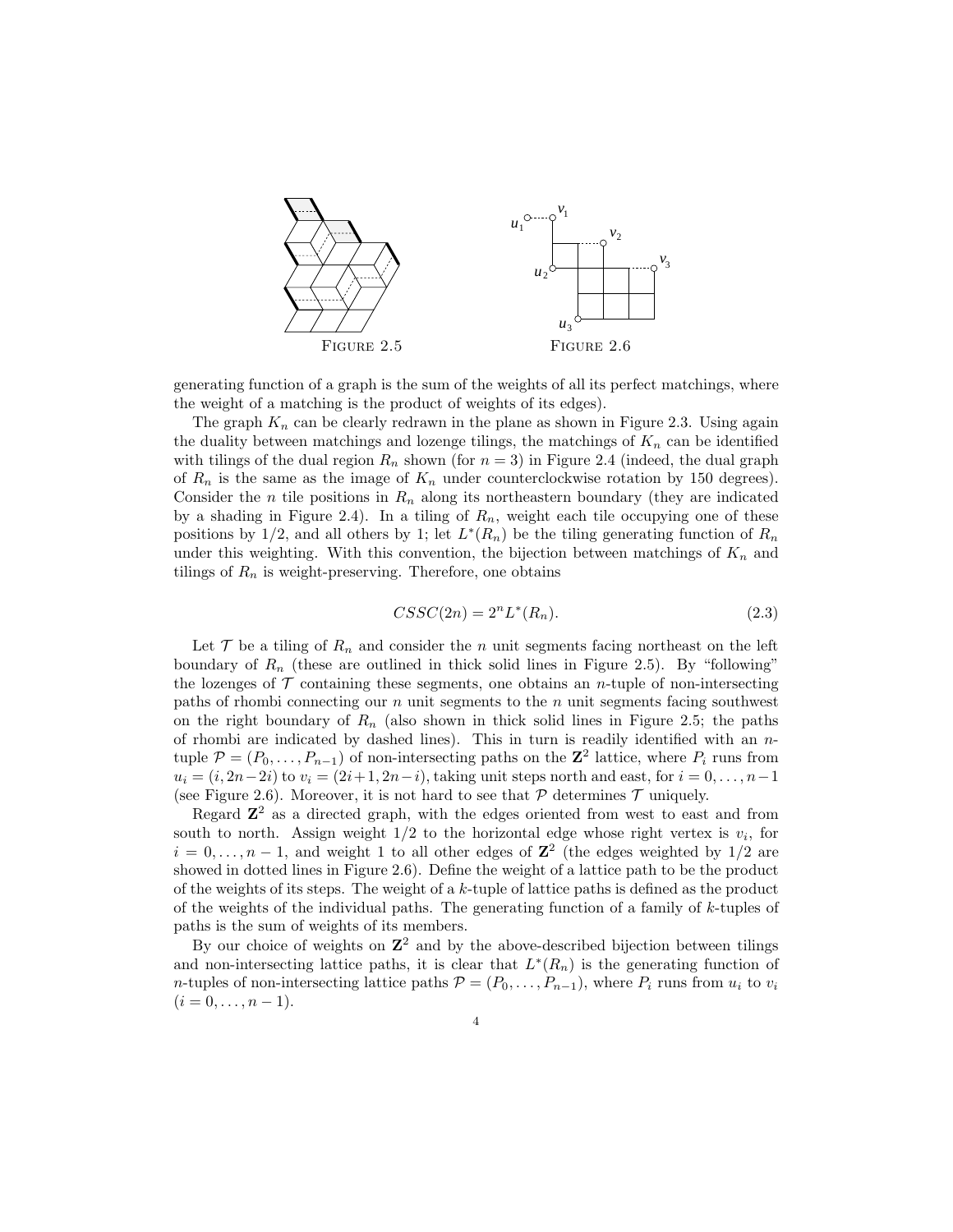Since our orientation of  $\mathbb{Z}^2$  is acyclic and since the *n*-tuples  $(u_i)$  and  $(v_i)$  of starting and ending points of our paths are compatible in the sense of [10, Theorem1.2], one obtains by Theorem 1.2 of [10] (see also [5]) that the generating function for our *n*-tuples  $P$  of non-intersecting lattice paths equals the determinant of the  $n \times n$  matrix whose  $(i, j)$ -entry is the generating function of lattice paths from  $u_i$  to  $v_j$ ,  $i, j = 0, \ldots, n-1$ . From our choice of weights, it is readily seen that this is precisely the  $(i, j)$ -entry of the matrix  $U(n)$  given by (2.1). It follows that  $L^*(R_n) = \det U(n)$ , and hence using (2.3) we obtain (2.2)  $\Box$ 

*Proof of Theorem 2.1.* We use a result of Stembridge [10] which expresses  $TSSC(2n)$ as a Pfaffian of order  $n$ . In a restatement due to Andrews [1] this result is

$$
TSSC(2n)^2 = \det st(n),\tag{2.4}
$$

where the matrix  $st(n) = (a_{ij})_{0 \le i,j \le n-1}$  is given by

$$
a_{ij} = \begin{cases} 1 & \text{if } i = j = 0, \\ 0 & \text{if } i = j > 0, \\ \sum_{s=2i-j+1}^{2j-i} {i+j \choose s} & \text{if } i < j, \\ -a_{ji} & \text{if } i > j. \end{cases}
$$

In  $[2]$  Andrews and Burge show (see relations  $(4.12)$  and  $(4.13)$  of  $[2]$ ), by means of simple row and column operations, that

$$
\det st(n) = \det w(n),\tag{2.5}
$$

where

$$
w(n) = \left( \binom{i+j+1}{2i-j} + \binom{i+j}{2i-j-1} \right)_{0 \le i,j \le n-1}.
$$
 (2.6)

It follows from  $(2.4)$  and  $(2.5)$  that

$$
TSSC(2n)^2 = \det w(n). \tag{2.7}
$$

However, comparing (2.1) and (2.6), one readily checks that each entry of  $U(n)$  is precisely half of the corresponding entry of  $w(n)$ . Therefore, by  $(2.2)$  and  $(2.7)$  we obtain  $CSSC(2n) = TSSC(2n)^2$ , which completes the proof.  $\square$ 

## References

- [1] G. E. Andrews, Plane Partitions, V: The T.S.S.C.P.P. conjecture, J. Comb. Theory Ser. A 66 (1994), 28–39.
- [2] G. E. Andrews and W. H. Burge, Determinant identities, Pacific J. Math., 158 (1993), 1–14.